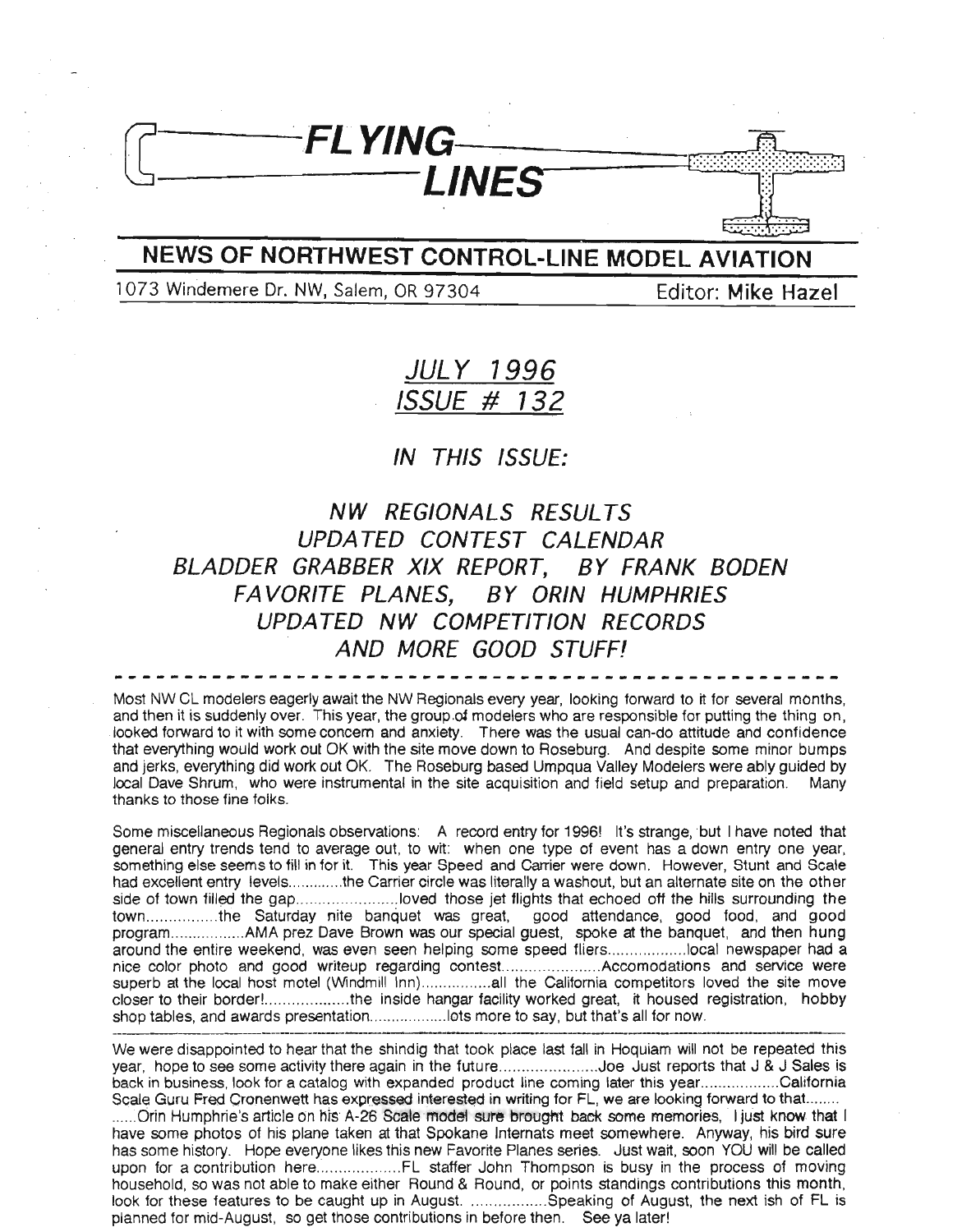## **FAVORITE PLANES**

RA-26C

by Orin Humphries



There is a little bit of American History related to his venerable old bird. It was Fall 1967, and my college buddy, Jim Fulton, of Walla Walla, had been drafted upon graduation from EWU. He was serving in Vietnam along with some other classinates of ours. I had been exempted and was teaching my first year at Cheney High. The country was at war and still naive. Jim came home but some of our friends didn't. We buried Randy Arne.

Jim wrote me and told of great prices

on model stuff at the BX, giving me a list of what they had in the scale kit and engine dept. I sent him the money, saying I wanted the A-26 kit and a pair of Enya .29s. He bought for himself a B-36 kit. Some VC mole swiped the plans to the B-36 when Jim sent his home, thinking he had made a great coup on an American weapon system. The kits were by Kyosho and came in a brown cardboard box. I think my whole buy may have cost \$47 of those dollars. It arrived in the mail and there were those two engine boxes inside the kit. What a sight! It was my first big time Scale project.

The Kyosho kits were poorly designed. The company had great airplane drafters, but no experience in how little strength was needed for suitable service life. EVERY structural piece was hard wood, including the ribs! We didn't have enough experience, ourselves, to replace them with balsa parts. The plane should have weighed 5.5 lb. but came in at 81b. with fuel, 7.5 dry. It was a weird scale, .81 to one.

[In the same general time frame, a rocket hit the barracks in Thailand and put shrapnel through every piece in a GI's Proctor kit of a Nieuport 17. The young man was elsewhere at the moment and was uninjured. He wrote Proctor, telling him of the situation, and asked how much for a replacement kit. Lou Proctor sent him a new kit on the house.]

A-26s were being modified for service in Vietnam and I researched the latest version. That's where my bird's camo paint job came from. The designation started out as B-26K and was changed to A-26A once again. Anti-aircraft fire in Nam was so intense that the planes were shot down in unsustainable numbers, some crashed when their wings failed while avoiding fire, and the rest were sent home and scrapped.

The full size bird had removable nose sections for guns, bombing, or recon. My bird got both the camera and the gun nose and over time flew with both. At first the flights were with the gun nose as it would be less of a loss if <sup>a</sup> crash happened. As confidence/experience grew the nose switched to camera.

The first flight was in Fall 1969, and I reinvented the wheel on aft CG. This is the bird that taught me. The crash did several things. It destroyed the myth that heavy, strong aircraft ate hurt more in a crash. They survive far better. The second set of canopies were installed with other minor repairs and a year of careful taxi tests followed as I learned about CG. (Not counted as a successful flight.)

The first contest was in 1970 at the Spokane Internats where it took 3rd. Barry Hobkirk, Canadian National Champion, got first with his SPIRIT OF ST. LOUIS. Bob Parker was there with a SKYRAlDER. The second contest was the Internats the next year. Barry got 2nd and Bob had his Bf-II0 which took 1st. The wind was 12 mph and the advice I got from an old hand about how to fly in that proved Wrong. (Truth: don't let it rise above head height.) I had a hard contact willi the ground with some nose canopy damage and bowed out. The judge was after me to put up another flight as I was that close to first, but I saved my plane for another day. It then got its third canopy on the nose. (Log book started at about 32 flights by Summer's end, 1972.)

My first appearance at Eugene was May 27, 1973, (#38 and #39) and I squeaked by a Sterling kit ofa PT-17 with a McCoy .35. That was the A-26's first Championship. For my optionals I chose a touch and go, a landing to a full stop, shut down the outboard engine, and taxi one lap on the inboard. This was to be its standard routine. I taxied it up to Earl Morehead's feet (that was my first meeting with the grand old gentleman) and stopped. As he looked down, the outboard engine stopped. The inboard came up and around we went for a lap, stopping near him again. The No. 1 stopped and that was that.

How I shut down the No. 2 as divulged to only my closest friends for several years. I timed the fuel burn and had placed the fuel pick up in the outboard tank so it would feed so long as the plane was moving in a circle. After so many laps, if I stopped the plane, the fuel would go level and be below the pick up, starving the engine.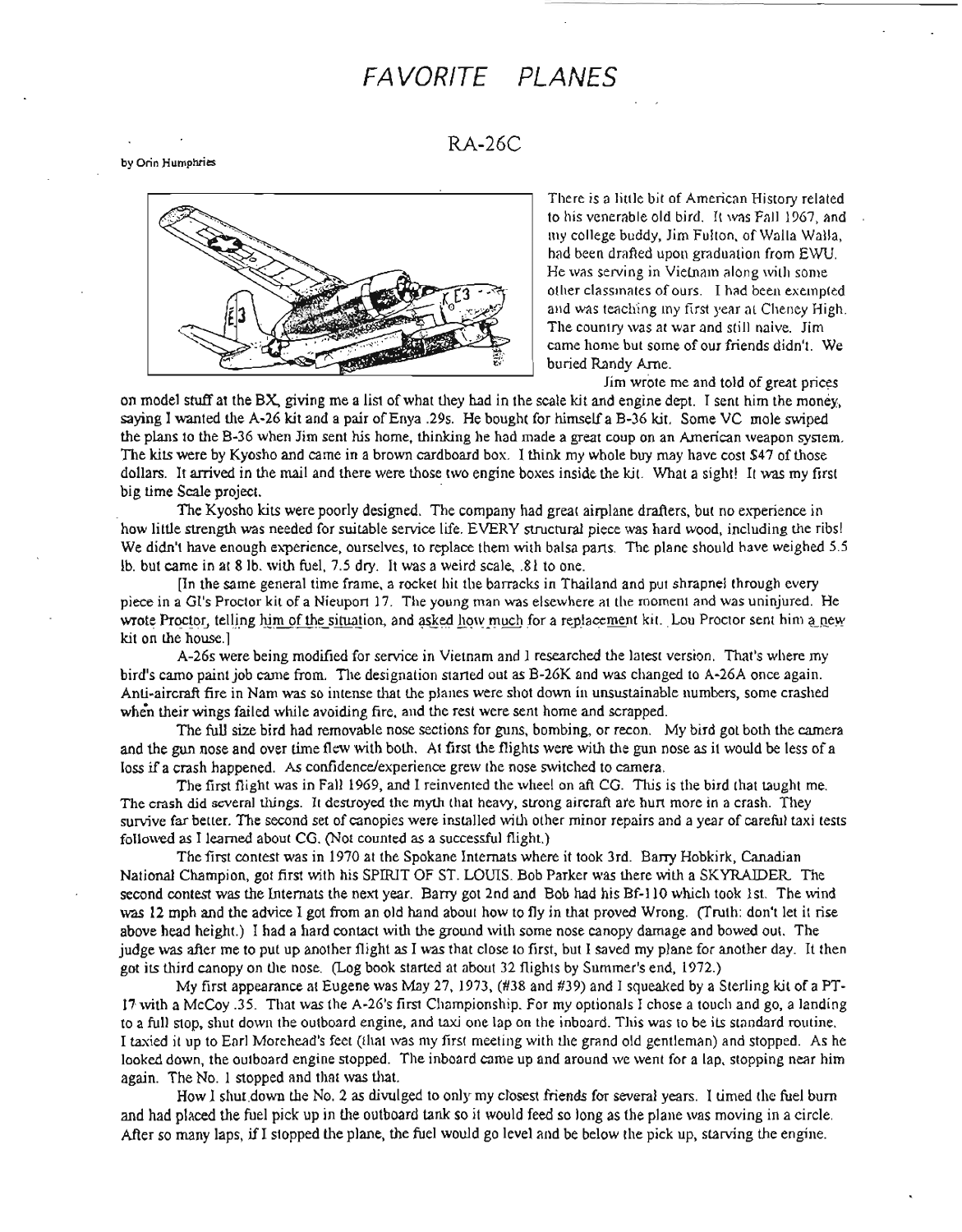The trick was keeping it moving at the right speed on the ground to look right without losing fuel feed. The inboard tank's pickup was at the bottom of the tank and fed regardless of the activity.

( On #44 lost outboard engine, remained in stable, controlled flight, pilot sweating bullets.)

There is no sound in modeling quite like the sound of a multi-engined bird! They fly, by the way, merely like a big single. Mine had a wing loading of 47 oz./sq. ft. and flew fine as long as I stayed well ahead of it, at least a half lap. I had to fly it onto the ground and then slow it rather than stall it on.

(Tires worn out. Replaced all three after #55.)

Those Enyas were horrible to start, at first. The factory had designed in a too low compression ratio. This quirk killed many potential scale efforts by others. The engines would not start with a nitro content below 30% and a hot plug. Period. You could start them with 25% only it you used lighter fluid for a prime, and you might need an electric starter even then. This was with the "high" compression heads that came in the box. (In 1991 I pulled the heads and turned one of them down to zero clearance, intending to see what shim thickness would result in proper ease of starting.)

The years went by and this bird took 2nd only once at Eugene in this period (1978, #63, a bipe got 1st) . In 1980 I took it to the Canadian Nats and won (#68,69). It had taken me that long (1980) to figure out what was wrong with the carburetors' idle function. The bleed holes were too small and needed to be drilled out. That was all. Then I figured out that shutting down the engines with throttle resulted in a flooded condition. Fuel system problems were intermittent throughout the plane's life, as were landing gear gripes. After that I shut down with a hose against the props' acorn nuts when warming up for a contest flight and my performance improved. It won the Canadian Nats again in 1982 (#84). My son, Rick, won Junior Scale with his 1-16.

By now my closest friends were calling for the retirement of the bird. My priority was to Carrier, however, and fielding three and later four classes of that occupied my workbench. This prevented my replacing it. My annual retirement announcement was greeted with wry grins and was the ritual. [The second time it took second in Eugene was when the rule book changed and a pilot figure was required. The Bob Danielson got by me as my plane was illegal (5/29/88, #104). Pilot installed after.]

All along I had kept a log of the plane's flights, and in the mid-1980's something unexpected emerged. We gave a demo at a community thing in Yakima,  $4/19/87$  (#97, 98) and two members of the spectators came forward after the flight and asked how many flights the A-26 had on it. That had happened before without my taking notice. Here, though, the guy said they were keeping track of its contest performance and could tell me what numbered flight had occurred where and when. That blew me away. For everyone saying, "Retire it", there were others urging it on to higher flight counts.

It flew in the Lincoln American Nats in 1987 in 12-18 mph winds, taking 3rd (7/19/87,#100). I had made it a point to master wind flying and it paid offbig. In 1989 it took 2nd at the Tri-Cities Nats(7/18/89, #107,108) against Chuck Bauer's new A-I, and he got by me by a mere 1.9% of the total. I tried an impromptu addition to the routine, ran out of gas during taxi and lost multi-engine points and taxi points. If I'd not called out the taxi option. I'd have gotten the multi points and beaten Chuck by one point...

The model began "talking to me" around 1987 when I began retraining at UW. This or that would come loose or fall off during a ground run. It was aging. I always made a safety check flight before taking out of town after that. Its last appearance in Eugene was in 5/29/88 (#104). It happened that the planets were in the right house, I guess, because that was the greatest performance of the plane and the pilot in its life. *1 wish 1 had a copy ofa video ofthatflight.* The last public flight was on 9/16/89 (#109) at the Raider RoundUp. I did not compete as before, but flew to support the turnout. Bob Parker had rented an Indiana Jones outfit from a theatrical store. He came out, pointed his whip at it, and asked if he could examine the fossil. He said he'd seen a glyph of it on the wall of some tomb........(in Ancient Oregon?)

That was the last flight, and it hangs on my wall awaiting the final engine shim thickness test. It rests in peace, having been retired as no penguin; it retired as a flying aircraft.

Your interest in the RA-26C warms my heart. Thank you so much. OLH (Bob, yes, I did re-wrap it up in gauze to preserve it)

#### **SUBSCRIPTION EXPIRATION DEPARTMENT**

This is the last issue for the following: JIM CLARY, CHUCK GODE, ART LANDER, RICHARD LEE, TERRY MITCHELL, SHAWN PARKER, CHUCK SCHUETTE, RICHARD SCHERER, MARK WAHLSTER. PLEASE RENEW PROMPTLY.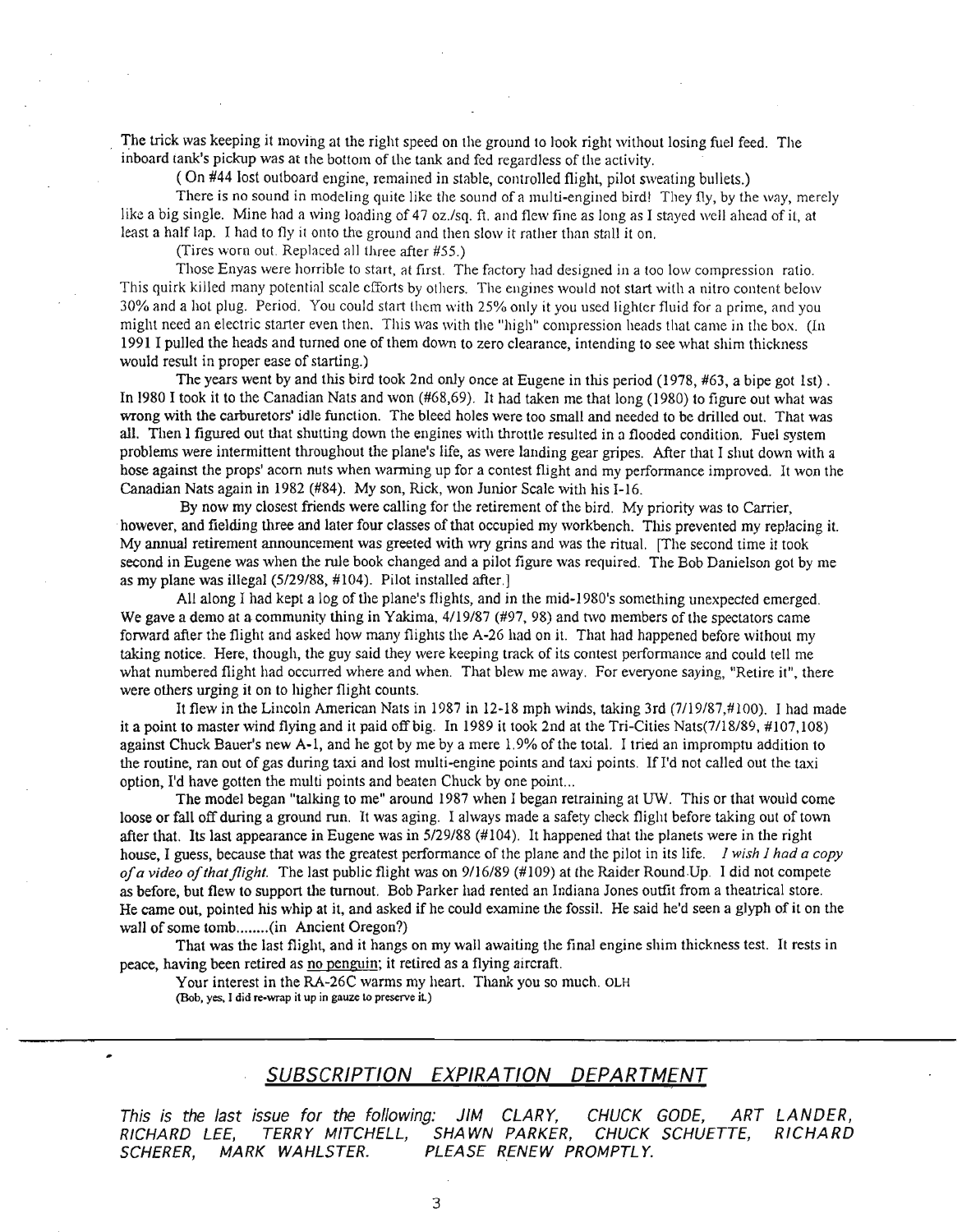Here are the results of the Northwest Control-Line Regionals, Memorial Day weekend in Roseburg, Ore.

Total entries: 103 individuals, 240 event entries

 $F$ irst Grand Champion: Todd Ryan Second Grand Champion: Euan

Edmonds

Third Grand Champion: Roger McIntyre

#### Results

(number of entries in parentheses) Mouse Race I Sr.-Open (20) 1. Bob Boling, 4:55.66 2. Joe Rice, 6:16.75 3. Todd Ryan, 6:25.10 4. Mike MacCarthy, 19 laps Mouse Race I Jr. (14) 1. Euan Edmonds, 6:42 2. Stephen Cox, 8:46 3. Tiffany Moseley (time unavailable) 4. James Cox (time unavailable) Mouse Race II (7) 1. Stephen Cox, 12:59.43 2. Richard McIntyre, 13:14.5 3. Bob Boling, 15:21.78 4. Bill Cave, 17:09.12 Clown Racing (16) 1. Todd Ryan, 265 laps 2. Joe Rice, 244 3. Mike Conner, 214 4. (tie) Stephen Cox, Alan Olson, 112 Northwest Sport Race Ir. (1) 1. Euan Edmonds, 38 laps Northwest Sport Race Sr.-Open (8) 1. Roger Mcintyre, 8:32 2. Mike MacCarthy, 8:55 3. Richard McIntyre, 9:45 4. Henry Hajdik, 9:47 Northwest Super Sport Race (5) 1. Richard McIntyre, 7:57 2. Todd Ryan, 8:39 3. Roger McIntyre, 10:34

4. Mike MacCarthy (time unavailable)

- Northwest Goodyear Sr.-Open (3) 1. Mike MacCarthy, 11:04
	- 2. Joe Rice, 132 laps
	- 3. Mark Wahlster, 31 laps
- Rat Race (4)
- 1. Roger McIntyre, 6:10.1
- 2. Bill Cave, 6:12.99
- 3. Mike McCarthy, 3:35.12 heat
- 4. Richard McIntyre, 4:44.43 heat
- Slow Rat Race (4)
	- 1. Roger McIntyre, 3:07.59 heat
	- 2. William Cave, 3:25.37 heat
	- 3. Richard McIntyre, 6:25.65 heat
	- 4. Mike MacCarthy (time unavailable)
- <u>AMA Goodyear (2)</u>
	- 1. Joe Rice, 7:46.72
	- 2. Bill Cave, 7:56.47
- Expert Precision Aerobatics (10)
	- 1. Paul Walker, 580
	- 2. David Fitzgerald, 569.5
	- 3. Ted Fancher, 566
	- 4. Brett Buck, 535.5
- Advanced Precision Aerobatics (10)
- 1. Walt Pyron, 473.5
	- 2. Bob Errunett, 463
	- 3. Bob Hazle, 438.5
	- 4. Randy Powell, 431.5
	- Intermediate Precision Aerobatics (6)
		- 1. Mike Conner, 408
		- 2. Jerry Eichten, 406.5
		- 3. Raul Alva, 379.5
		- 4. Tom Hagler, 368
	- Beginner Precision Aerobatics (3)
		- 1. Earl Richter, 87.5
		- 2. Thorin Brown, 66.5
		- 3. Don Chandler, 52.5
	- Classic Stunt (9)
		- 1. Ted Fancher, 568.5
		- 2. Don McClave, 511
		- 3. Walt Pyron, 502
		- 4. Keith Trostle; 484.5
	- Old-Time Stunt (12)
		- 1. Walt Pyron, 314.5
		- 2. Ted Fancher, 300
		- 3. James Rhoades, 282.5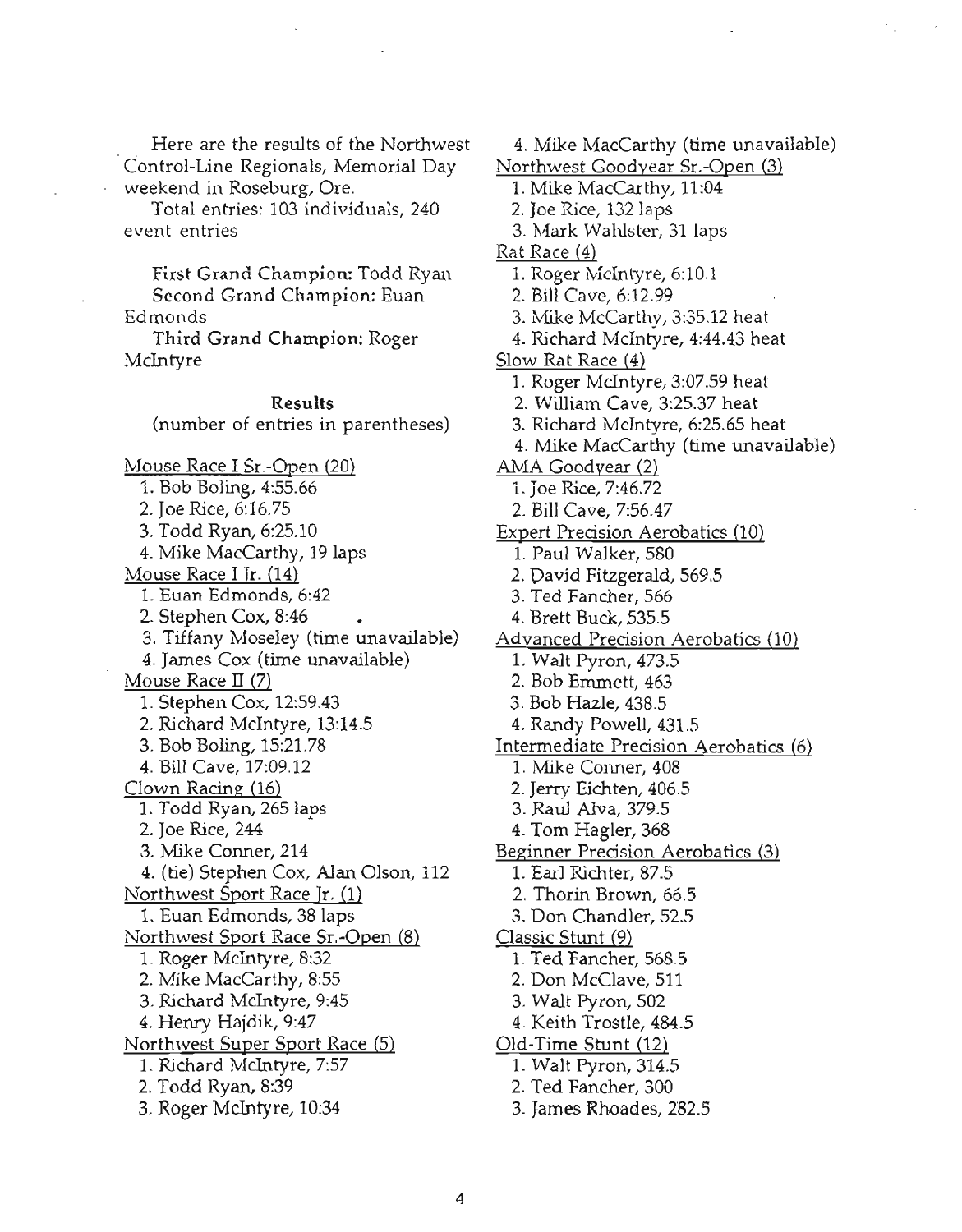4. Keith Trostle, 280.5 80-mph Combat (12) 1. Dick Salter 2. Gary Harris 3. Tom Strom 4. (tie) Mel Lyne, Ken Burdick AMA Combat (11) 1. Howard Rush 2. Norm McFadden 3. Jeff Rein 4. Ken Burdick *1/2-A* Combat (7) 1. Mel Lyne 2. Dick Salter 3. Jeff Rein 4. Tom Strom Slow Combat (2) 1. Jeff Rein 2. Gary Harris Class I Navy Carrier (7) 1. Don Chandler, 271.03 2. Euan Edmonds, 192.69 3. Jim Schneider, 174.1 4. Terry Miller, 95.1 Class II Navy Carrier (3) 1. James Schneider, 293.41 Profile Navy Carrier (9) 1. Todd Ryan, 275.79 2. Jim Schneider, 245.58 3. Euan Edmonds, 204.39 4. Earl Richter, 195.95 .15 Navy Carrier (.15) 1. Lloyd Marohl, 185.76 2. Todd Ryan, 109.68 3. Alan Olson, 56.4 4. Frank Boden, 40.8 .21 Sport Speed (8) 1. Chuck Schuette, 137.56 mph 2. Karl Caldwell, 125.27 3. Todd Ryan, 125.3 4. Euan Edmonds, 103.53 *1/2-A* Speed (1) 1. Jerry Rocha, 132.39 A Speed (3) 1. Jerry Rocha, 167.84

2.. Bob Spahr (no score)

B Speed (2) 1. Bill Nusz, 170.39 2. Glen Dye, 155.65 D Speed (4) 1. Glen Dye, 185.88 2. Bob Spahr, 175.2 3. Ron Salo, attempt Tet Speed (5) 1. Bill Nusz, 185.68 2. Jerry Thomas, 174.86 3. Bob Einhaus, 165.83 4. Dick Salter, 163.42 *1/2-A* Proto Speed Sr.-Open (5) 1. Jerry Rocha, 103.82 2. Chuck Schuette, 101.6 3. Bob Spahr, 96.89 4. Karl Caldwell, 79.72 Formula 40 Speed (2) 1. Bill Nusz, 152.04 2. Glen Dye, 148.14 .21 Proto Speed (3) 1. Chris Sackett, 127.74 2. Carl Caldwell, 117.6 3. Chris Hazel, 87.09 FAI Speed (2) 1. Chris Sackett, 179.25 mph Precision Scale (2) 1. Grant Heistand, 612.7 points 2. Don Chandler, 422.65 Sport Scale (5) 1. Fred Cronenwett, 197.8 2. Keith Trostle, 182 3. Ken Burton, 176.7 4. Earl Richter, 152.8 Profile Scale (4) 1. Ken Burton, 182.35 2. Fred Cronenwett, 179.7 3. Pat Johnston, 163.35 . 4. Don Chandler, 162.75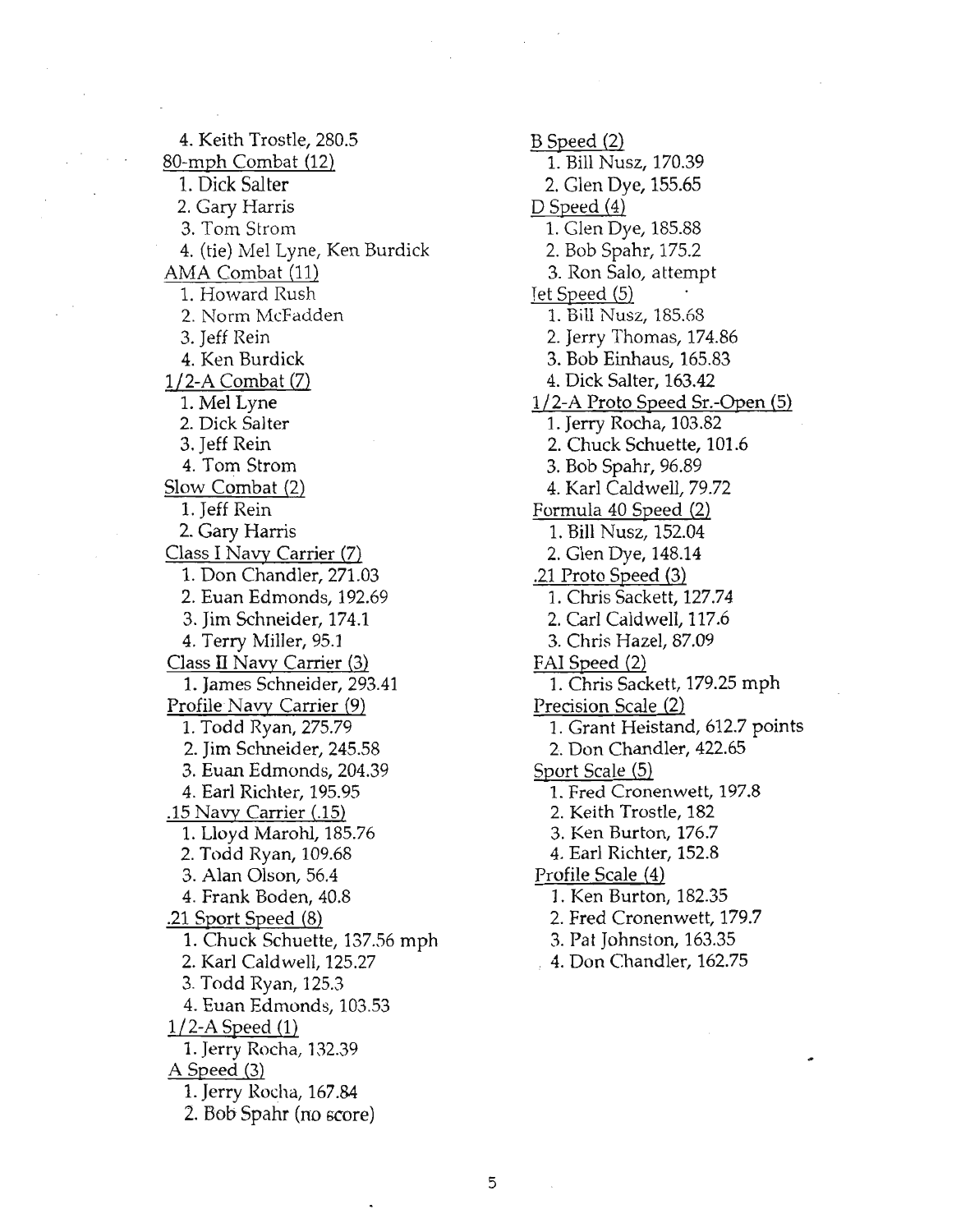### 7996 NORTHWEST REGIONALS PRECISION AEROBATICS REPORT by Don McClave, Event Director

The continuing growth in popularity of control line precision aerobatics in the Northwest was reflected in the fact that this years total stunt entry of 50 in 6 events was nearly half of the total entry of the entire contest! The fact that only one circle was available at the main contest site was inconvenient, but was offset by the extraordinary cooperation and "can-do" attitude exhibited by the on site contest management. Thanks guys!

The results are shown elsewhere in this issue and reflect the intense competition in all events. As usual, sportsmanship throughout the weekend was of the highest quality and most important, everyone had fun.

Running an event of this size requires a lot of help, and that's certainly what I had. Thanks to the following individuals for their help and hard work:

Chief Administrator: Rich Schaper Tabulator: Kristin Walker Judges: Paul Walker, Bob Parker, David Gardner, Jack Pitcher, Bill Fitzgerald, Don McClave Pit Boss: Bob Emmett

Two judges from the Roseburg club helped Dave Gardner judge beginner stunt. I don't have their names, but their assistance was greatly appreciated.

The new Roseburg site was popular with stunt contestants and especially appreciated by the large contingent from California whose drive was shortened by the change in location. Hopefully, it will be the venue for many years to come.

FL YING LINES is produced by a staff of volunteers interested in keeping lines of communication open between Northwest region control line modelers. FLYING LINES is independent of any organization, and is made possible by the financial support of its base of subscribers.

The FL YING LINES staff: John Thompson, Orin Humphries, Jim Cameron, Paul Gibeault, Gerald Schamp, Mike Hazel, editor. Contributions for publication are welcomed. Any material submitted to the editor which is not for publication should be noted as such. Duplication of contents is permissable, provided source is acknowledged.

FL YING LINES is published nine times per year. Subscription rate is \$13.00 for USA, and \$15.00 for Canada (U.S. funds) Subscription expiration is noted on the mailing label - check the issue number listed after name.

COMING NEXT MONTH: The long overdue CLUB NOTES, updated competition points standings, contest results, Zoot's Mixture, Record Review, and mucho more!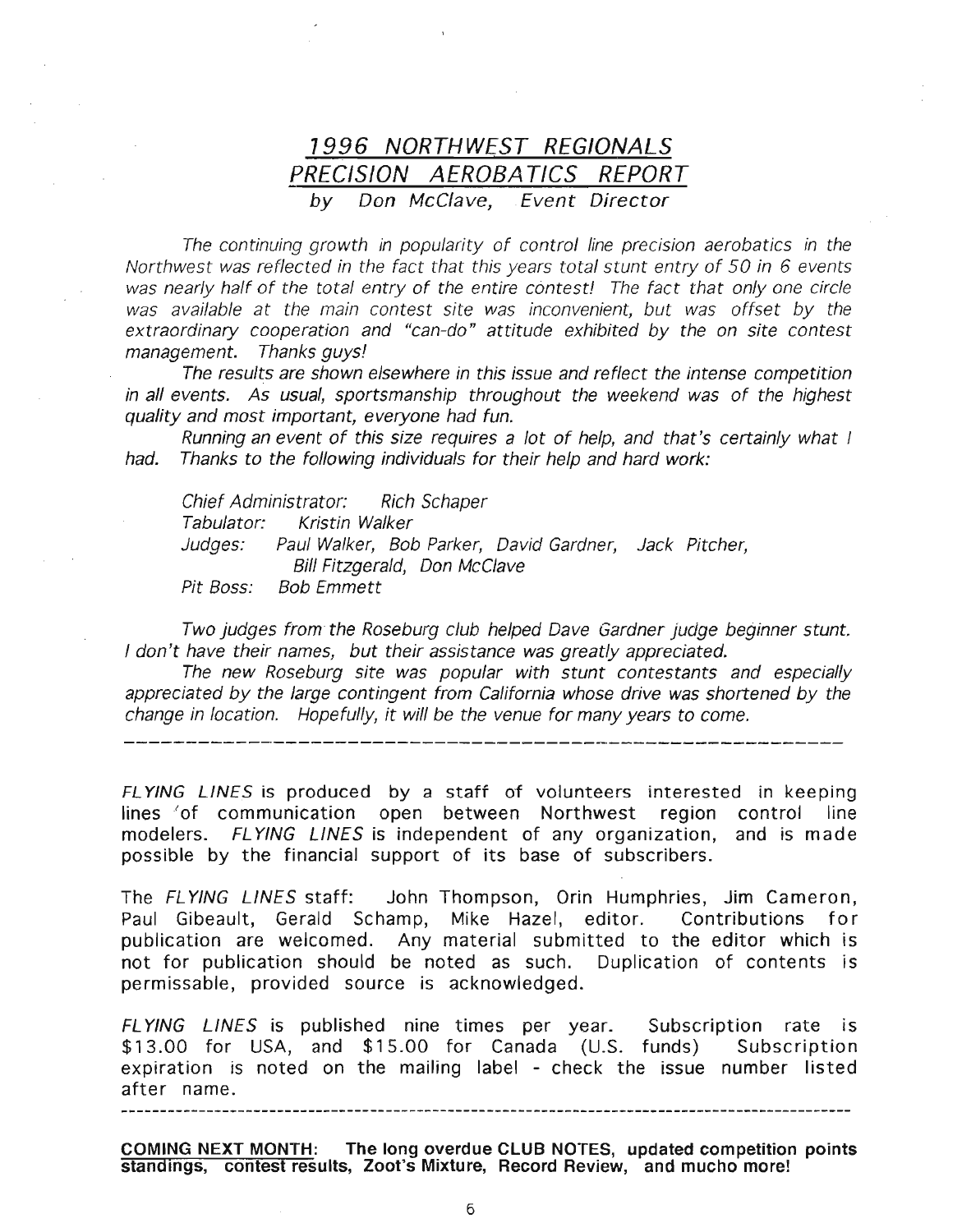# **BLADDER GRABBER XIX** BY FRANK BODEN

IT'S GREAT TO SEE ONE OF THE BEST COMBAT CONTESTS IN THE COUNTRY BACK IN BUSINESS. THIS TIME IT WAS A GROUP EFFORT SPARKED BY BOB CARVER WHO INLISTED HOWARD RUSH AND NORM McFADDEN TO WORK IN THE BACKGROUND TO GET THIS CONTEST TOGETHER. GUYS LIKE MIKE PETRI CIRCLE MARSHAL TO OUR OWN CHRIS COX WORKED HARD FOR TWO DAYS IN THE BLAZING SUN TRYING THEIR VERY BEST TO SEE THAT CONTESTANTS HAD A LEVEL PLAYING FIELD. MARY-LOU RUSH, TWEED MANLEY, RON SCOONES, KEN & TERRY BURDICK, ADRIAN BARICLOUGH AND JIM GREEN AND A FEW OTHERS WHO I MISSED WHO MADE THIS CONTEST THE PREMIUM COMBAT BASH IN THE USA.

MOST OF US ARE NOT REALLY HAPPY WITH THE SHUTOFFS, BUT WE REALIZE THAT THEY ARE NECESSARY. SO WHAT WAS HAPPENING? THE PLANES WERE BANGING TOGETHER AND SHUTTING OFF. BANG! INSTANT OFF, THE PLANES GLIDED DOWN AND WERE RESTARTED. SAW ONE CUT AWAY, IT WENT 50 FEET THEN SHUT OFF AND WENT INTO A BEAUTIFULL FREEFLIGHT CIRCLING GLIDE TO LAND JUST ON THE OUTSIDE OF THE CIRCLE. THAT IS THE WAY WE REALLY WANT IT TO BE.

BEFORE EVERY FLIGHT SHUTOFFS WERE CHECKED AND PASSED. IT WAS DEFINITELY PROVEN THAT THE DUMP SHUTOFFS WORKED BUT USED TOO MUCH FUEL, FLOODING THE MOTOR. WHEREAS THE PINCHOFF TYPES INSTANTLY SHUT THINGS DOWN, NO FLOOD AND FULL BLADDER AND UP YOU GO AGAIN. RICHARD STUBBLEFIELD AND MICHAEL WILLCOX HAVE A SIDEKICK WHO MAKES A SPRING LOADED SHUTOFF THAT IS REALLY FOOLPROOF. I BOUGHT SIX, GAVE ONE TO MEL LYNE AND HOOKED THE REST UP. IT WORKS ON THE SWING ARM PRINCIPAL SAME AS ROB MARTINS BUT HAS A SPRING WHICH SHUTSOFF THE FUEL SUPPLY WHEN CENTRIFICAL FORCE IS ABSENT. IT ENCORPORATES THE REMOTE MAX 10 NEEDLE SYSTEM AND HAS VERY SHORT FUEL LINES. NOTHING TO GO WRONG. I RECOMMEND IT. JUST WRITE TO RICHARD KING 9214 META, HOUSTON TEXAS 77027 PHONE 713-692-9944. YOU WONT NEED ANOTHER SHUTOFF AND STUBBLEFIED SWEARS BY THEM.

THERE WERE 30 ENTRANTS, AL EXPERIENCED, MOST WITH THE LATEST EQUIPMENT. THERE WERE SOME SHUTOFF PROBLEMS, BUT MUCH DAMAGE WAS AVOIDED BY THEIR USE.

AFTER THE FIFTH ROUND IT WAS A TREAT TO WATCH GREAT MATCHES BEAUTIFULLY FLOWN. MY FRIEND MEL LYNE USED A PLANE PER MATCH, FLYING AGRESSIVELY. VON BODEN MANAGED TO FLY THREE GOOD OPONENTS; PHIL GRANDERSON, SAM BRIDGER AND RICH VON LOPEZ. THESE GUYS ALL ENDED IN THE FINALS. RICH LOPEZ WAS FIRST MARK RUDNER SECOND, PHIL GRANDERSON THIRD AND SAM BRIDGER FOURTH. PHIL GRANDERSON WAS PLEASED TO WIN A NEW FOX MK V11. BETTY FOX AND JOHN LOWRY WERE ON HAND FROM THE FOX FACTORY. THEY HAVE BEEN TOURING CONTESTS AND GENERALLY PROMOTING THEIR HOBBY. STEVE KOTT STIL FLYS THE ARROWPLANE , WILLCOX AND STUBBLEFIELD WERE USING CHEKOSLOVAKIAN MANUFACTURED MACHINES, THE REST OF US WERE FLEW CLONES OF GRANDISONS PROCTOLOGIST.

THE FOX MK Vll SEEMS TO RUN AS FAST AS A NELSON, 'MINE BURNT A LOT OF PLUGS, BUT I RECOMMEND IT, SO BUY TWO AND YOU WILL BE SET UP WITH NO PROBLEMS.

IT WAS A WELL RUN CONTEST, EVERYONE ENJOYED THE SPECTACULAR FIGHTS - IT SEEMS THERE WERE AN ENDLESS SUPPLY OF GOOD FAST SHIPS EXPLODING OUT OF THE SKY.

W'ELL CERTAINLY BE BACK AGAIN NEXT YEAR.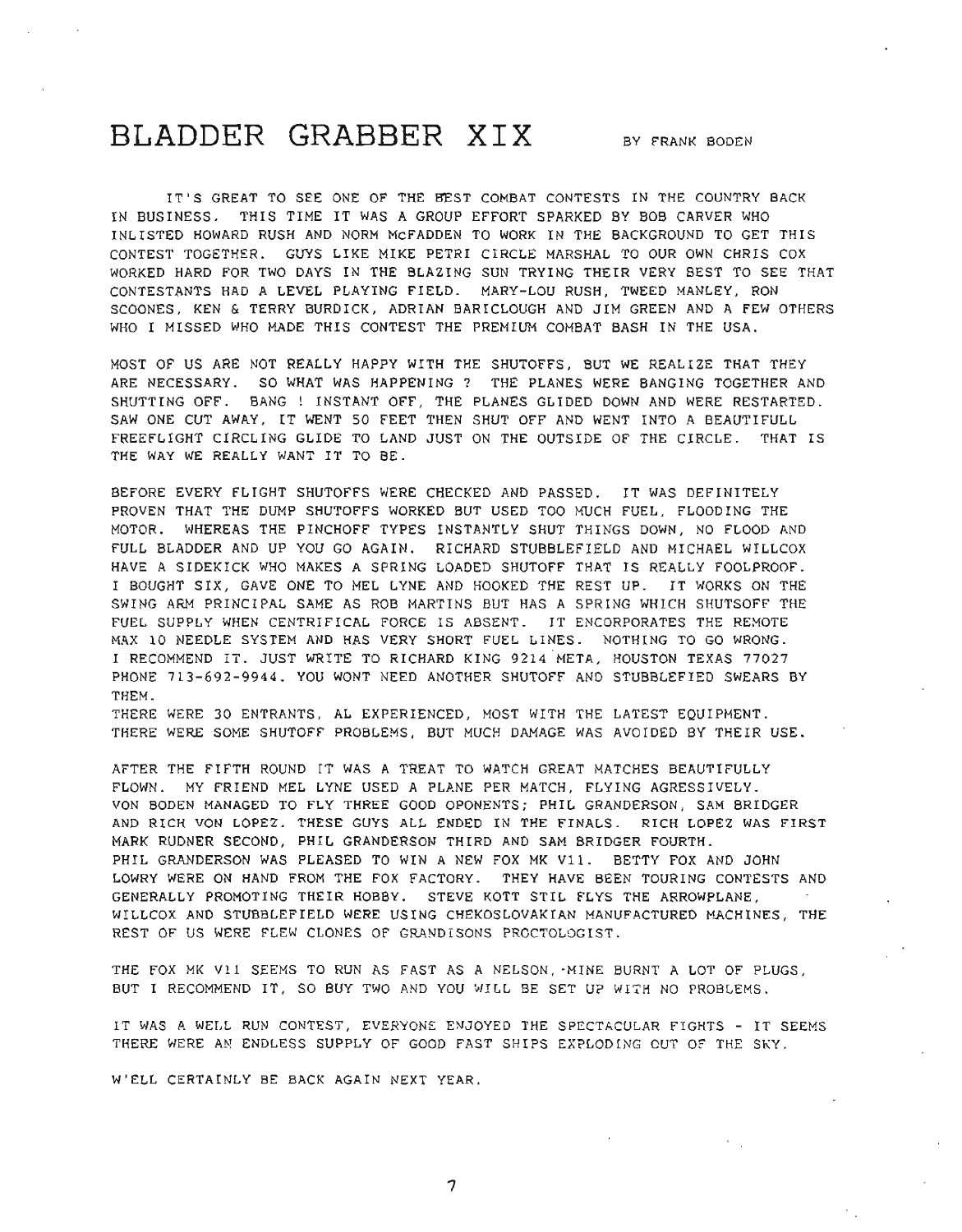# **Northwest Competition Records**



Record performances established between Northwest CL modelers in sanctioned competition

**Three new records were set at the new NlU Regionals uenue in Roseburg, Oregon. ChUCK Schuette blasted ttlrough the 100 mph barrier in 1/2 A profile proto, taking back the record from Bob Spahr set earlier in the month. Chris Sackett bumped up his own record in .21 proto by a couple of mph. And ouer in the racing circle, Joe Rice shaued off an entire minute of the AMA goodyear feature race time that he already held. Congratulations, all!**

| ₩<br>⋇ | 1/2 A SPEED<br>A SPEED<br><b>B SPEED</b><br>D SPEED<br>JET SPEED<br>FORMULA 40 SPEED<br>21 SPORT SPEED<br><b>FAI SPEED</b><br>1/2 A PROFILE PROTO<br>21 PROTO SPEED                                                                                   | 99.78<br>184.16<br>158.53<br>183.41<br>196.64<br>153.13<br>147.97<br>181.57<br>101.60<br>125.74 | <b>BRUCE DUNCAN</b><br><b>BOB SPAHR</b><br><b>RON SALO</b><br><b>BOB SPAHR</b><br><b>JERRY THOMAS</b><br><b>MARTY HIGGS</b><br>CHUCK SCHUETTE<br>CHRIS SACKETT<br>CHUCK SCHUETTE<br>CHRIS SACKETT | $5 - 29 - 94$<br>$7 - 11 - 95$<br>$7 - 13 - 95$<br>$7 - 14 - 95$<br>$8 - 8 - 93$<br>$6 - 26 - 94$<br>$9 - 12 - 93$<br>$8 - 13 - 95$<br>$5 - 26 - 96$<br>$5 - 26 - 96$   | EUGENE, OREGON<br>RICHLAND, WASH.<br>RICHLAND, WASH.<br>RICHLAND, WASH.<br>RICHMOND, B.C.<br>RICHMOND, B.C.<br>KENT, WASHINGTON<br>COQUITLAM, B.C.<br>ROSEBURG, OREGON<br>ROSEBURG, OREGON |
|--------|-------------------------------------------------------------------------------------------------------------------------------------------------------------------------------------------------------------------------------------------------------|-------------------------------------------------------------------------------------------------|---------------------------------------------------------------------------------------------------------------------------------------------------------------------------------------------------|-------------------------------------------------------------------------------------------------------------------------------------------------------------------------|--------------------------------------------------------------------------------------------------------------------------------------------------------------------------------------------|
| ⋇      | MOUSE RACE I-50 LAP<br>MOUSE RACE I-100 LAP<br>MOUSE RACE II -75 LAP<br>MOUSE RACE II -200 LAP<br>AMA SCALE RACE -70 LAP<br>AMA SCALE RACE -140 LAP<br>NW GOODYEAR -70 LAP<br>NW GOODYEAR -140 LAP<br>SLOW RAT RACE -70 LAP<br>SLOW RAT RACE -140 LAP | 2:42<br>5:16<br>3:40<br>10:04<br>3:25<br>7:47<br>4:12<br>8:01<br>3:10<br>6:38                   | STEPHEN COX<br><b>JOE RICE</b><br>DAVE GREEN<br>HAZEL/THOMPSON<br><b>MARTY HIGGS</b><br><b>JOE RICE</b><br><b>JOE RICE</b><br>JULIE RICE<br>HAZEL/THOMPSON<br>HAZEL/THOMPSON                      | $3 - 24 - 96$<br>$10 - 7 - 95$<br>$5 - 24 - 86$<br>$9 - 19 - 87$<br>$7 - 20 - 89$<br>$5 - 25 - 96$<br>$5 - 30 - 93$<br>$5 - 27 - 95$<br>$5 - 30 - 93$<br>$10 - 17 - 92$ | RICHMOND, B.C.<br>RICHLAND, WASH.<br>EUGENE, OREGON<br>KENT, WASHINGTON<br>RICHLAND, WASH.<br>ROSEBURG, OREGON<br>EUGENE, OREGON<br>EUGENE, OREGON<br>EUGENE, OREGON<br>EUGENE, OREGON     |
|        | AMA RAT RACE -70 LAP<br>AMA RAT RACE -140 LAP<br>FAI TEAM RACE -100 LAP<br>FAI TEAM RACE -200 LAP<br>NW SPORT RACE -70 LAP<br>NW SPORT RACE -140 LAP<br>NW SUPER SPORT -70 LAP<br>NW SUPER SPORT-140 LAP 7:03<br>FLYING CLOWN RACE, LAPS: 304         | $\frac{1}{2}$<br>6:32<br>3:36<br>7:40<br>4:00<br>8:48<br>3:14                                   | --------- <b>-</b><br>HAZEL/THOMPSON<br>KNOPPI/McCOLLUM<br>KNOPPI/McCOLLUM<br><b>BRUCE DUNCAN</b><br><b>TODD RYAN</b><br>DAVE GREEN<br>DAVE GREEN<br>TODD RYAN                                    | - - - - -<br>$6 - 84$<br>$6 - 84$<br>$5 - 12 - 87$<br>$10 - 8 - 94$<br>$4 - 13 - 86$<br>$3 - 8 - 87$<br>$4 - 20 - 96$                                                   | 10-22-94 EUGENE, OREGON<br>SHANGHAI, CHINA<br>SHANGHAI, CHINA<br>RICHMOND, B.C.<br>RICHLAND, WASH.<br>PORTLAND, OREGON<br>PORTLAND, OREGON<br>PORTLAND, OREGON                             |
|        | <b>CLASS   CARRIER</b><br><b>CLASS II CARRIER</b><br>PROFILE CARRIER<br>.15 CARRIER                                                                                                                                                                   | 318.30<br>330.25<br>296.15<br>220.96                                                            | ROY BEERS<br>ORIN HUMPHRIES<br>TODD RYAN.<br><b>TODD RYAN</b>                                                                                                                                     | $9 - 13 - 86$<br>$9 - 19 - 87$<br>$10 - 8 - 95$<br>$9 - 23 - 95$                                                                                                        | KENT, WASHINGTON<br>KENT, WASHINGTON<br>RICHLAND, WASH.<br>HOQUIAM, WASH.                                                                                                                  |
|        | AMA ENDURANCE                                                                                                                                                                                                                                         | 18:37                                                                                           | <b>WESLEY MULLENS</b>                                                                                                                                                                             | $8 - 15 - 87$                                                                                                                                                           | KENT, WASHINGTON                                                                                                                                                                           |

records as of 6-01 -96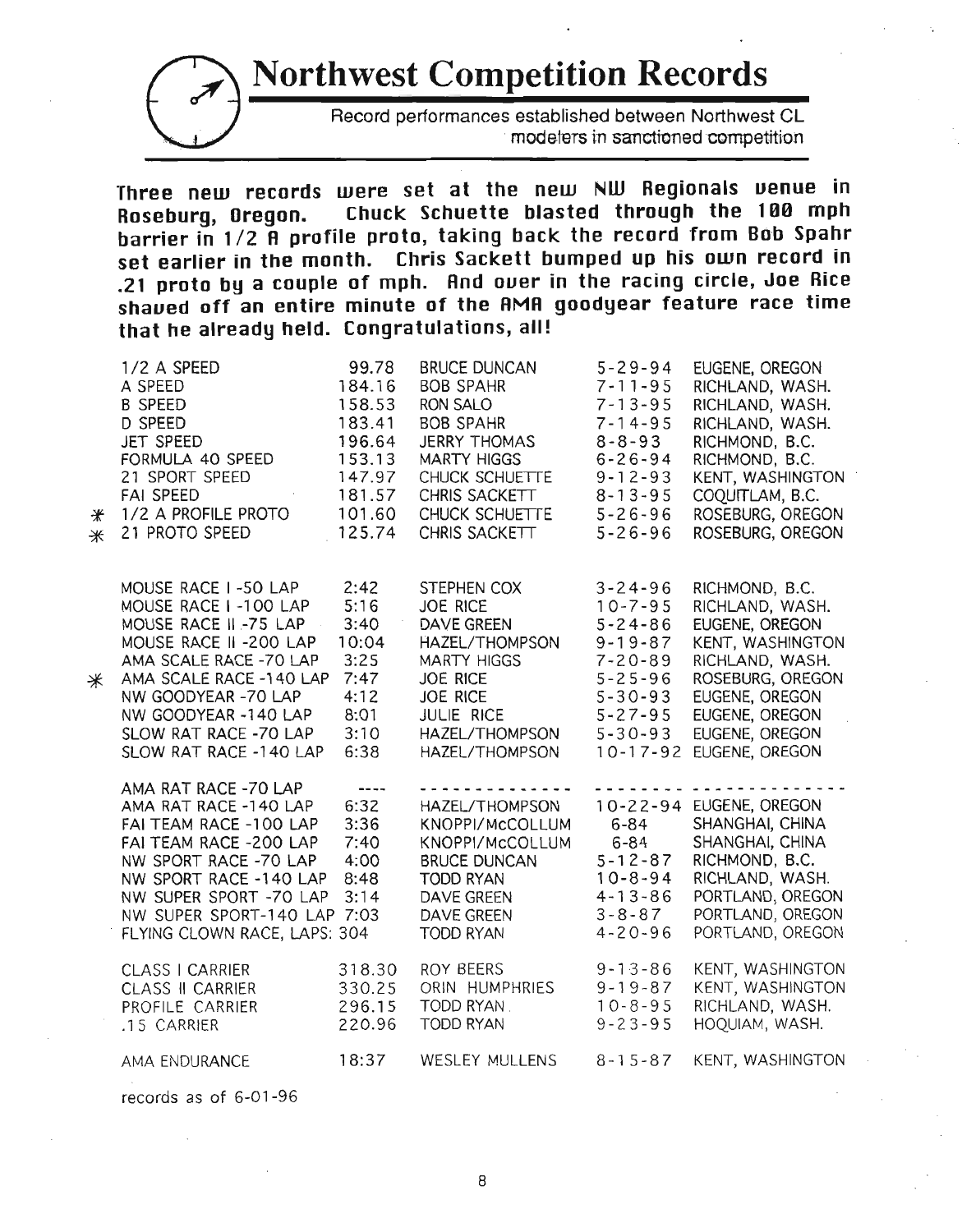# *NORTHWEST CL CONTEST CALENDAR*

 $THE$  *FOLLOWING LISTING IS A SUMMARY OF ALL KNOWN A.M.A. AND M.A.A.C. SANCTIONED EVENTS AS OF 6-20-96. FOR FURTHER INFORMATION, PLEASE CONTACT THE INDIVIDUAL LISTED. CONTEST DIRECTORS AND CLUB LEADERS ARE ENCOURAGED* 7D *CONTACT FLYING LINES AS SOON AS POSSIBLE WITH THEIR PLANS, INCLUDING REVISIONS AND TENTATIVE DETAILS.*

IULY 8 - 13: MUNCIE, INDIANA AMA CONTROL LINE NATIONALS

IULY 20 & 21: COQUITLAM, B.C. CAN-AM SPEED CHAMPIONSHIPS EVENTS: ALL CLASSES OF SPEED FLOWN AGAINST NORTHWEST RECORDS & SPECIAL JR ONLY CLASS I MOUSE PROTO EVENT. SITE: UPPER COQUITlAM RIVER PARK. SPONSOR: VANCOUVER GAS MODEL CLUB. CONTACT: BRUCE DUNCAN (604) 855-7295 OR RON SALO (604) 279-0530

IULY 27 & 28: RICHMOND, B.C. EVENTS: NW FLYING CLOWN RACE, NW SPORT RACE, PRECISION AEROBATICS, OLD TIME STUNT, PROFILE SCALE, CARRIER. SITE: RICE MILL ROAD TIME STUNT, PROFILE SCALE, CARRIER. SITE: RICE MILL ROAD SPONSOR: PACIFIC AEROMODELLERS CLUB. CONTACT: ????????

AUGUST 3: RICHLAND, WASHINGTON EVENTS: 1/2 A COMBAT, 80 MPH COMBAT SITE: BURBANK SCHOOL SPONSOR: COLUMBIA BASIN BALSA RA.SHERS. CONTACT: DON STEWART, 1922 THAYER DRIVE, RICHLAND, WA 99352 (509) 946-0915

SEPTEMBER 14 & 15: KENT, WASHINGTON 1996 RAIDER ROUNDUP EVENTS: RACING, CARRIER, PRECISION AEROBATICS, SPEED, COMBAT, SCALE, MORE DETAILS 10 BE ANNOUNCED. SITE: BOEING SPACE CENTER SPONSOR: SEATTLE SKYRAIDERS CONTACT: JOE DILL, 22533 152ND AVE SE, KENT, WA 98042 PHONE: (206) 631-2367

SEPTEMBER 29: COQUITLAM, B.C. EVENTS: NW FLYING CLOWN RACE, MOUSE RACE 1. SITE: UPPER COQUITLAM RIVER PARK. SPONSOR: PACIFIC AEROMODELLERS CLUB. CONTACT: ???????

OCTOBER 5 & 6: RICHLAND, WASHINGTON DESERT CARRIER BASH EVENTS: PROFILE CARRIER, .15 CARRIER, CLASS I & II CARRIER COMBINED, FLYING CLOWN RACE, CLASS I MOUSE RACE, NW SPORT RACE, NW SUPER SPORT RACE, OlD TIME STUNT. SITE: HORN RAPIDS ATHLETIC COMPLEX. SPONSOR: COLUMBIA BASIN BALSA BASHERS CONTACT: PAUL RICE (509) 627-3152

OCTOBER 12 & 13: PORTLAND, OREGON REALLY RACING & FALL FOLLIES EVENTS: MOUSE RACE CLASS I (INCLUDES SEPARATE JR CLASS), MOUSE RACE CLASS II, AMA GOODYEAR, SLOW RAT RACE, RAT RACE, NW SPORT RACE, NW SUPER SPORT RACE, FLYING CLOWN RACE. SITE: DELTA PARK SPONSOR: EUGENE PROPSPINNERS & NORTffiVEST FIREBALLS. CONTACT: JOHN THOMPSON (541) 689-5553

9